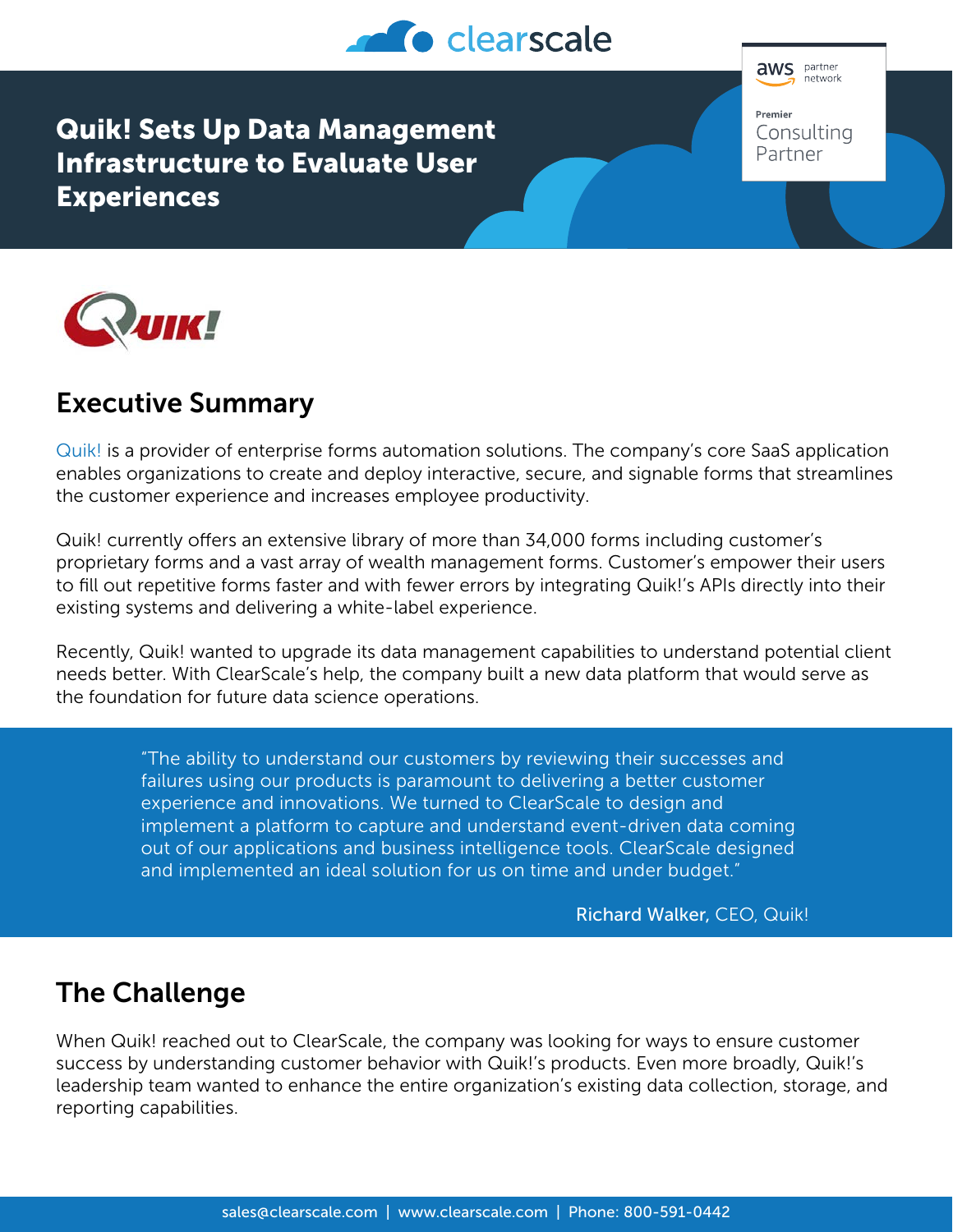

To better understand how customers engaged with Quik!'s SaaS application, the company developed a list of milestones and events to track during trials. For example, the team wanted to monitor actions, such as how many times trial users logged in, when they first accomplished certain tasks, and whether or not they connected Quik! to their CRM. Quik! was interested in learning if users needed better guidance when it came to generating forms, creating form groups, and executing other critical functionality.

Moreover, Quik! needed to share data back with users to help them see how much value they were getting out of the platform. The team wanted to start embedding accurate and easy-tounderstand dashboards directly into the QuikFormsApp solution.

Going in, Quik! knew it wanted a data management solution that was both cost-efficient and scalable. If successful, the company could also invest further in its data science operations and improve its platform's value over the long term.

Fortunately, ClearScale had the expertise to design and implement a minimum viable product on Amazon Web Services (AWS) that would give Quik! exactly what it needed.

# The ClearScale Solution

ClearScale developed a three-part data management solution with the following components:

- Secure data lake
- Scalable data ingestion layer
- Flexible data warehouse and reporting layer

Fortunately, AWS has a suite of cloud-based services, tools, and features that make it easy for users to set up whatever infrastructure they need for modern analytical techniques.

### Secure Data Lake

ClearScale's data experts used [AWS Lake Formation](https://aws.amazon.com/lake-formation/) to set up a secure data lake for Quik! that would become the central storage location for user actions and application event logs. AWS Lake Formation simplifies the complexities of configuring a data lake manually, enabling organizations to load data from diverse sources, run sophisticated analyses, monitor data flows, and more. The service also comes with built-in security and governance features, which drastically reduces the amount of time it takes to set up a cloud-based data lake.

With its new data lake, Quik! can store, catalog, and clean trial user data from diverse sources for further analysis. The company can also set access for different data sets and apply consistent security enforcement.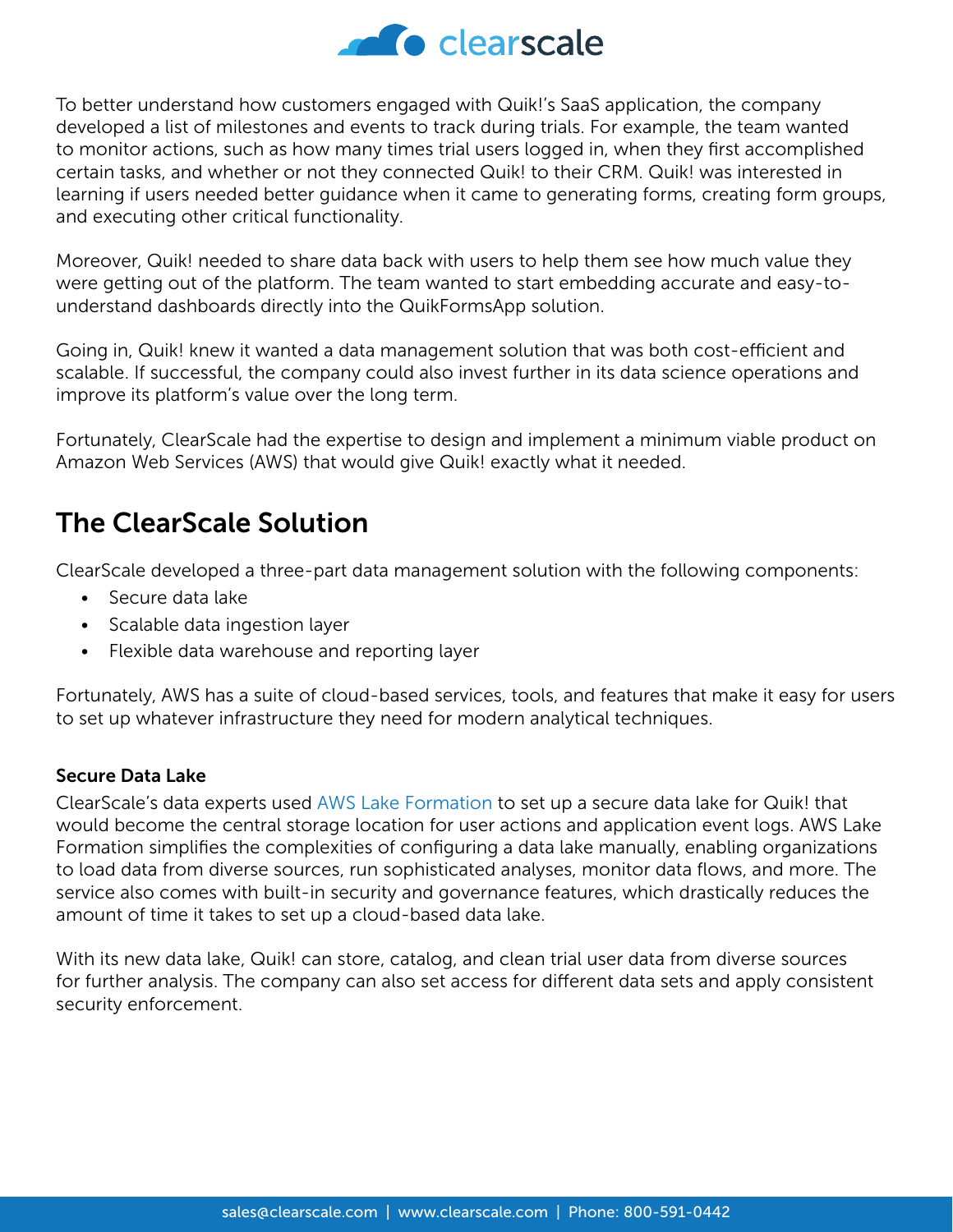

### Scalable Data Ingestion Layer

For the data ingestion layer, ClearScale used [AWS API Gateway](https://aws.amazon.com/api-gateway/) and [Amazon Kinesis,](https://aws.amazon.com/kinesis/) both of which can ingest data at any volume. With AWS API Gateway, Quik! gained a fully managed service for building, publishing, maintaining, and protecting APIs at any scale. The company can now create RESTful and WebSocket APIs to facilitate real-time communications between different applications. Furthermore, users pay for AWS API Gateway on a tiered pricing model that rewards higher utilization with greater volume discounts.

Amazon Kinesis was instrumental in setting up data streams so that Quik! can process and analyze user data as it comes in. Like AWS API Gateway, Amazon Kinesis can scale to any size, enabling organizations to collect data cost-effectively from many sources, including application logs, audio feeds, and website clickstreams. The service is also fully managed, which means the Quik! team doesn't have to spend time on cumbersome backend administration.

#### Flexible Data Warehouse and Reporting Layer

On the data warehouse and reporting layer front, ClearScale used [AWS Data Migration Service](https://aws.amazon.com/dms/), which enables users to move existing databases to the AWS cloud quickly and securely. The ClearScale team replicated Quik!'s transactional data from Microsoft SQL Server and moved it from [Amazon Relational Database Service \(RDS\)](https://aws.amazon.com/rds/) to [Amazon Redshift](https://aws.amazon.com/redshift/), a data warehouse that supports queries for both structured and semi-structured data. ClearScale also configured [Amazon Athena,](https://aws.amazon.com/athena/) a serverless query service, and [Amazon QuickSight](https://aws.amazon.com/quicksight/), a business intelligence (BI) tool, so Quik! can analyze data and publish it to interactive dashboards.